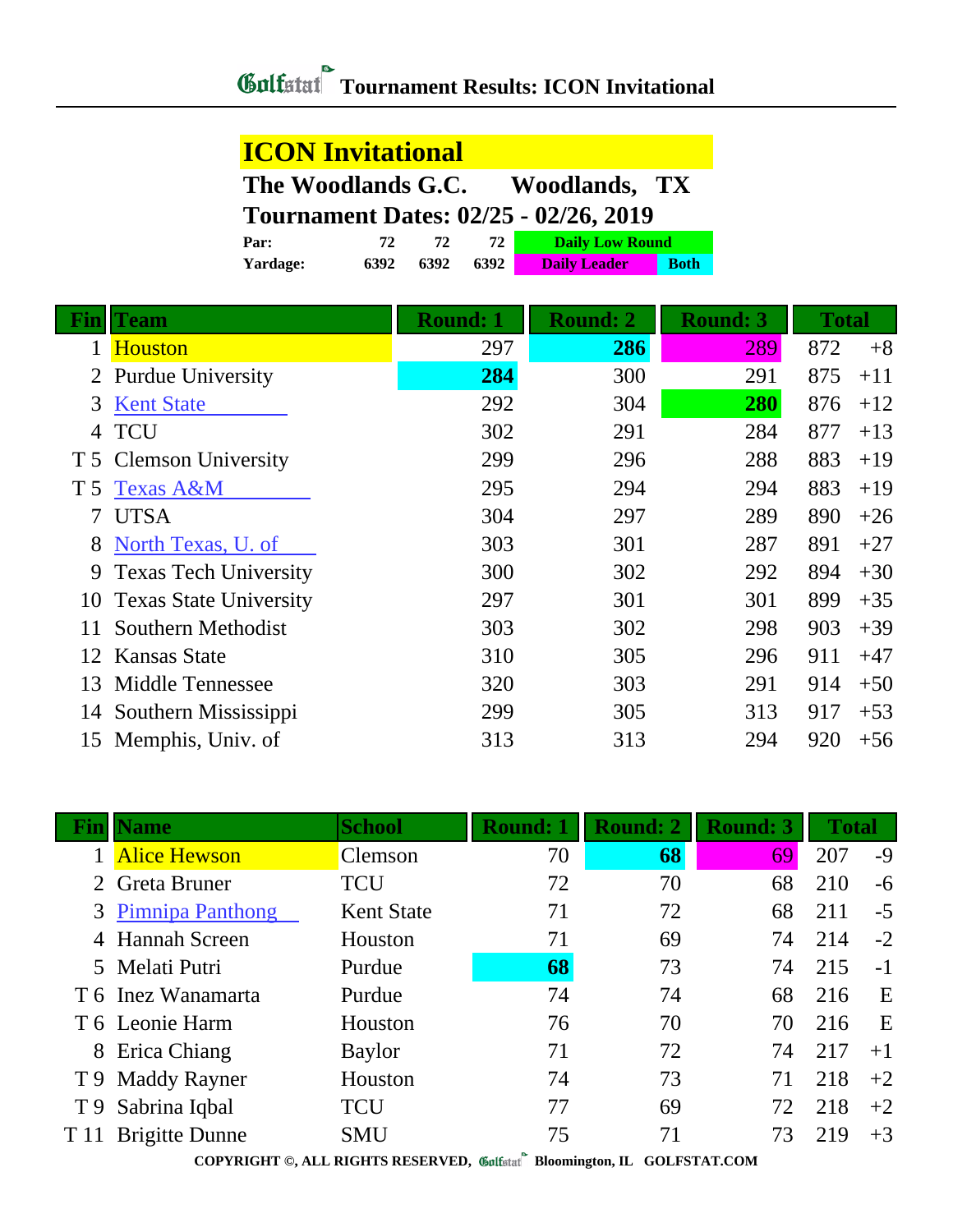| <b>Fin</b> | <b>Name</b>                | <b>School</b>     | <b>Round: 1</b> | <b>Round: 2</b> | <b>Round: 3</b> | <b>Total</b> |      |
|------------|----------------------------|-------------------|-----------------|-----------------|-----------------|--------------|------|
|            | T 11 Micaela Farah         | Purdue            | 72              | 75              | 72              | 219          | $+3$ |
| T 11       | <b>Patricia Sinolungan</b> | <b>UNT</b>        | 76              | 72              | 71              | 219          | $+3$ |
| T 14       | <b>Anne-Charlotte Mora</b> | <b>TX State</b>   | 71              | 74              | 75              | 220          | $+4$ |
|            | T 14 Henriette Syr         | So. Miss.         | 68              | 73              | 79              | 220          | $+4$ |
|            | T 14 Julie Houston         | <b>UTSA</b>       | 76              | 72              | 72              | 220          | $+4$ |
|            | T 14 Karoline Stormo       | <b>Kent State</b> | 74              | 79              | 67              | 220          | $+4$ |
| T 14       | Sasikarn Somboonsup        | <b>TX State</b>   | 75              | 73              | 72              | 220          | $+4$ |
| T 19       | <b>Amber Park</b>          | Texas A&M         | 74              | 70              | 77              | 221          | $+5$ |
| T 19       | Ana Gonzalez               | <b>UTSA</b>       | 75              | 74              | 72              | 221          | $+5$ |
|            | T 19 Ivy Shepherd          | Clemson           | 77              | 74              | 70              | 221          | $+5$ |
| T 19       | <b>Katie Finley</b>        | Texas A&M         | 74              | 76              | 71              | 221          | $+5$ |
|            | T 19 Lauren Cox            | <b>UNT</b>        | 74              | 76              | 71              | 221          | $+5$ |
|            | T 24 Cecilie Nielsen       | <b>Texas Tech</b> | 75              | 76              | 71              | 222          | $+6$ |
|            | T 24 Chloe Salort          | <b>Kent State</b> | 73              | 77              | 72              | 222          | $+6$ |
| T 24       | <b>Courtney Dow</b>        | Texas A&M         | 72              | 75              | 75              | 222          | $+6$ |
|            | T 24 Sofia Garcia          | <b>Texas Tech</b> | 78              | 72              | 72              | 222          | $+6$ |
|            | T 28 Emma Bradley          | <b>Baylor</b>     | 76              | 75              | 72              | 223          | $+7$ |
|            | T 28 Gurleen Kaur          | <b>Baylor</b>     | 75              | 75              | 73              | 223          | $+7$ |
| T 30       | Amanda Elich               | Houston           | 76              | 74              | 74              | 224          | $+8$ |
| T 30       | <b>Brooke Tyree</b>        | Texas A&M         | 75              | 74              | 75              | 224          | $+8$ |
|            | T 30 Ella Adams            | K-State           | 76              | 77              | 71              | 224          | $+8$ |
|            | T 30 Hanley Long           | Middle TN         | 75              | 75              | 74              | 224          | $+8$ |
|            | T 30 Hannah Holzmann       | <b>UTSA</b>       | 77              | 77              | 70              | 224          | $+8$ |
|            | T 30 Michaela Fletcher     | Memphis           | 78              | 74              | 72              | 224          | $+8$ |
|            | T 30 Sabina Pena           | <b>UNT</b>        | 80              | 75              | 69              | 224          | $+8$ |
| T 37       | Ana Paula Valdes           | Clemson           | 74              | 78              | 73              | 225          | $+9$ |
|            | T 37 Annika Clark          | <b>TCU</b>        | 80              | 74              | 71              | 225          | $+9$ |
| T 37       | <b>Ava Schwienteck</b>     | Texas A&M         | 77              | 75              | 73              | 225          | $+9$ |
|            | T 37 Kennedy Pedigo        | <b>SMU</b>        | 81              | 72              | 72              | 225          | $+9$ |
|            | T 37 Madison Kidd          | <b>UTSA</b>       | 76              | 74              | 75              | 225          | $+9$ |
|            | T 37 Thita Pakdeesettakul  | <b>Kent State</b> | 74              | 78              | 73              | 225          | $+9$ |
| T 43       | Ana Paula Ramirez          | <b>SMU</b>        | 73              | 78              | 75              | $226 + 10$   |      |
|            | T 43 Louisa Brunt          | <b>Texas Tech</b> | 75              | 78              | 73              | $226 + 10$   |      |
|            | T 43 Niamh McSherry        | K-State           | 82              | 73              | 71              | $226 + 10$   |      |
|            | 46 Danielle DuToit         | Purdue            | 70              | 78              | 79              | $227 + 11$   |      |

## **Tournament Results: ICON Invitational**

**COPYRIGHT ©, ALL RIGHTS RESERVED, Bloomington, IL GOLFSTAT.COM**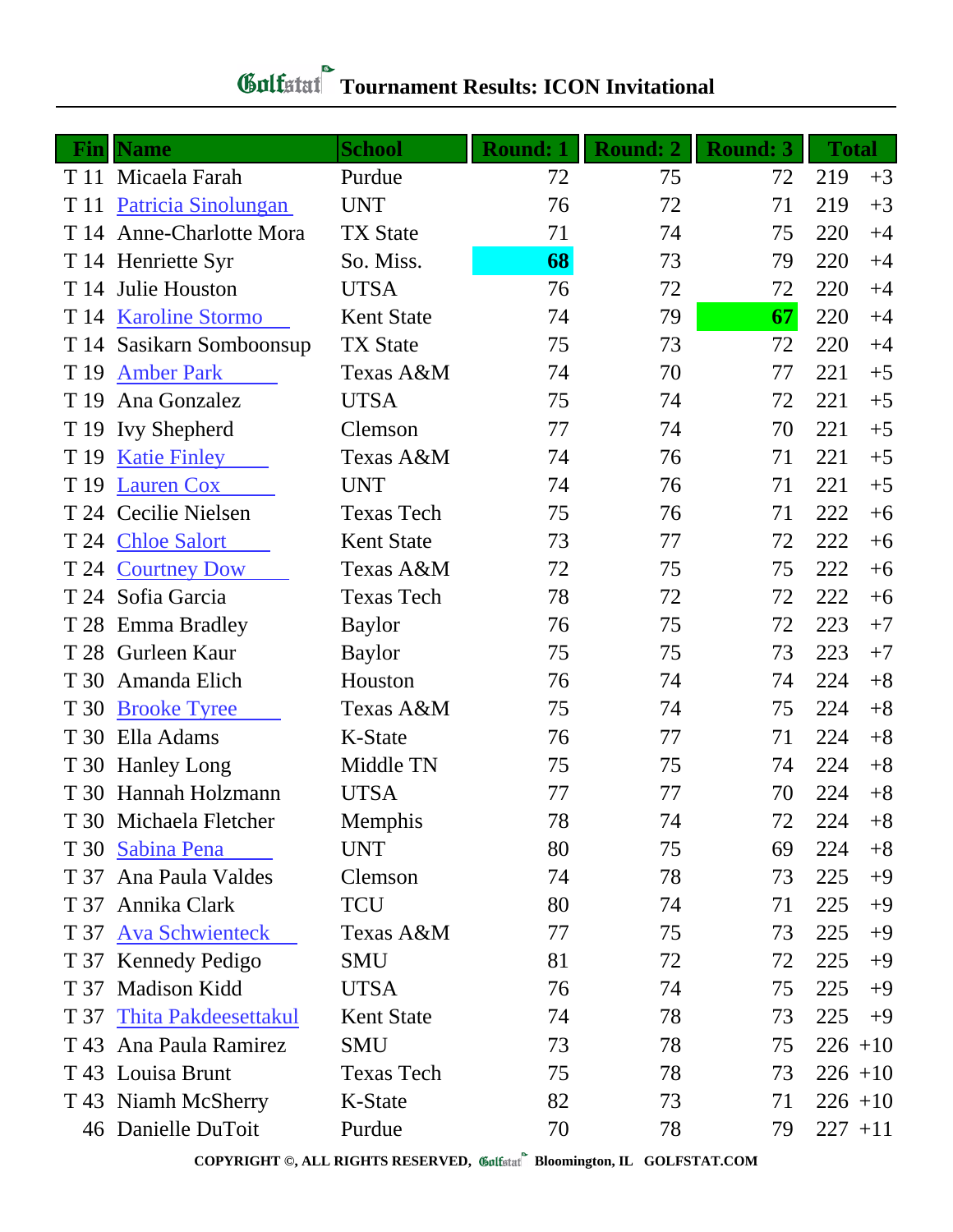| Fin  | <b>Name</b>              | <b>School</b>     | <b>Round: 1</b> | Round: 2 | <b>Round: 3</b> | <b>Total</b> |
|------|--------------------------|-------------------|-----------------|----------|-----------------|--------------|
|      | T 47 Catherine Caudill   | Middle TN         | 80              | 79       | 69              | $228 + 12$   |
|      | T 47 Linyu (Anna) Dong   | <b>Texas Tech</b> | 72              | 80       | 76              | $228 + 12$   |
| T 47 | <b>Sydney Colwill</b>    | Memphis           | 76              | 80       | 72              | $228 + 12$   |
| T 50 | <b>Audrey Tan</b>        | <b>UNT</b>        | 76              | 78       | 76              | $230 + 14$   |
| T 50 | <b>Briony Bayles</b>     | K-State           | 78              | 76       | 76              | $230 + 14$   |
| T 50 | Jenna Burris             | Middle TN         | 82              | 76       | 72              | $230 + 14$   |
|      | T 50 Sarah White         | <b>TX State</b>   | 74              | 79       | 77              | $230 + 14$   |
|      | T 50 Sean Yi Yip         | <b>TX State</b>   | 77              | 76       | 77              | $230 + 14$   |
|      | T 50 Valentina Haupt     | So. Miss.         | 79              | 76       | 75              | $230 + 14$   |
| T 50 | Yeji Shin                | <b>TCU</b>        | 79              | 78       | 73              | $230 + 14$   |
| T 57 | <b>Michaela Finn</b>     | <b>Kent State</b> | 80              | 77       | 74              | $231 + 15$   |
| T 57 | Serena Shah              | <b>SMU</b>        | 80              | 78       | 73              | $231 + 15$   |
|      | T 59 Geraldine Wong      | <b>TX State</b>   | 77              | 78       | 77              | $232 + 16$   |
| T 59 | Miranda Holt             | So. Miss.         | 73              | 79       | 80              | $232 + 16$   |
|      | T 59 Sophie Burks        | Middle TN         | 83              | 73       | 76              | $232 + 16$   |
|      | T 62 Alexandra Swayne    | Clemson           | 81              | 76       | 76              | $233 + 17$   |
|      | T 62 Ana Dawson          | Memphis           | 78              | 81       | 74              | $233 + 17$   |
|      | T 62 Callista Rice       | Clemson           | 78              | 78       | 77              | $233 + 17$   |
|      | T 65 Fiona Liddell       | <b>Baylor</b>     | 81              | 74       | 79              | $234 + 18$   |
| T 65 | Yuka Kajiki              | Houston           | 81              | 76       | 77              | $234 + 18$   |
| T 67 | Chloe Weir               | K-State           | 78              | 79       | 78              | $235 + 19$   |
|      | T 67 Katia Mexsen        | <b>UTSA</b>       | 77              | 79       | 79              | $235 + 19$   |
|      | T 67 Mami Yamamoto       | <b>Texas Tech</b> | 79              | 76       | 80              | $235 + 19$   |
|      | T 67 N. Chompitakdacha   | So. Miss.         | 79              | 77       | 79              | $235 + 19$   |
|      | T 67 Reid Isaac          | K-State           | 78              | 79       | 78              | $235 + 19$   |
|      | T 72 Grace Do            | TCU               | 74              | 84       | 78              | $236 + 20$   |
|      | T 72 Lauren Chappell     | <b>SMU</b>        | 75              | 83       | 78              | $236 + 20$   |
|      | T 74 Maria Jose Martinez | Houston           | 80              | 74       | 83              | $237 + 21$   |
|      | T 74 Sophie DiGesualdo   | <b>SMU</b>        | 81              | 79       | 77              | $237 + 21$   |
|      | 76 Madison Thomas        | Memphis           | 83              | 79       | 76              | $238 + 22$   |
| T 77 | <b>Faith Summers</b>     | <b>SMU</b>        | 80              | 81       | 78              | $239 + 23$   |
| T 77 | Tatiana Pineda           | Houston           | 77              | 82       | 80              | $239 + 23$   |
|      | 79 Valeria Pichardo      | So. Miss.         | 79              | 82       | 80              | $241 + 25$   |
|      | T 80 Abby Herrmann       | Memphis           | 81              | 80       | 82              | $243 + 27$   |
|      | T 80 Darby Deans         | K-State           | 88              | 75       | 80              | $243 + 27$   |

## **Tournament Results: ICON Invitational**